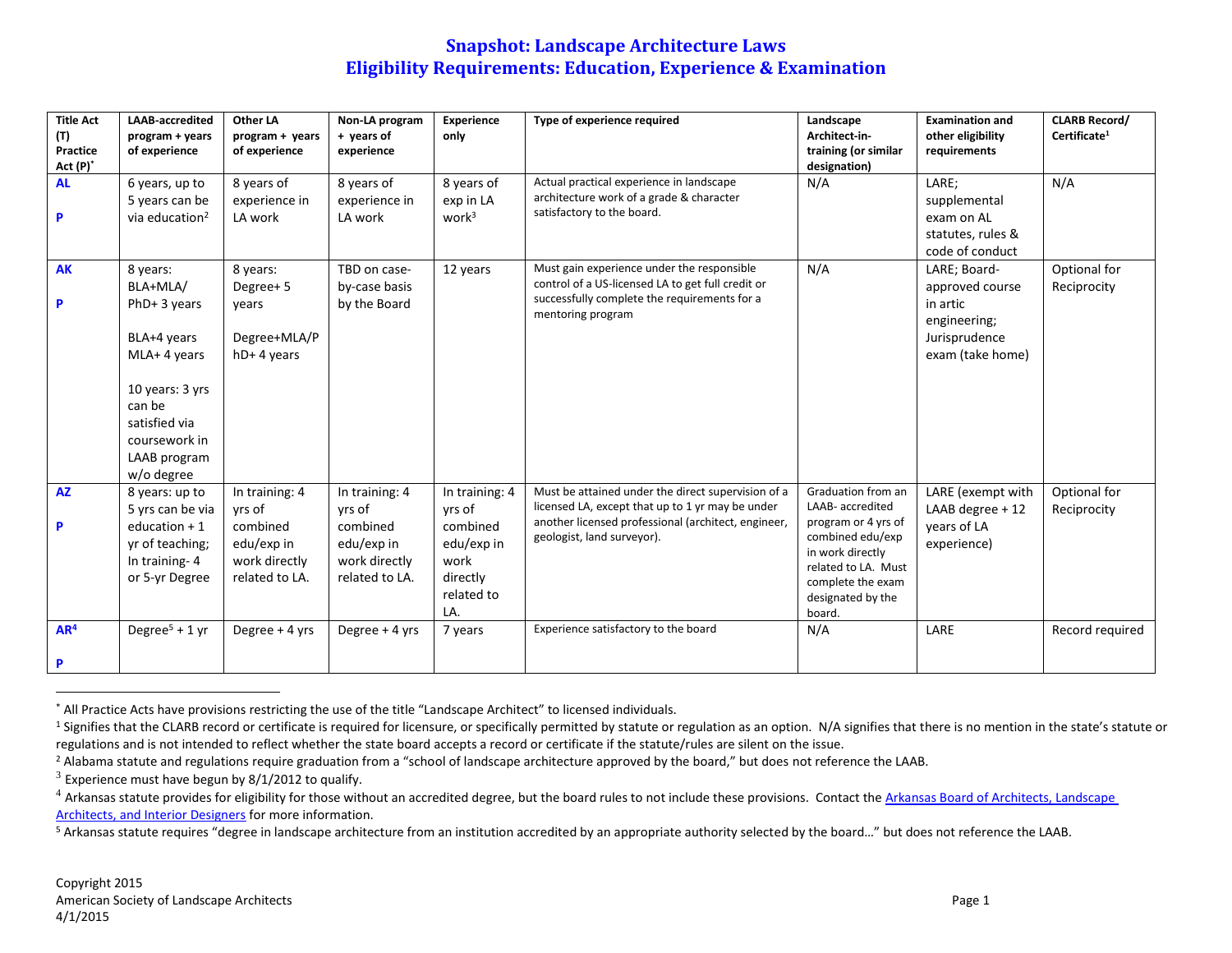| <b>Title Act</b><br>(T) | <b>LAAB-accredited</b><br>program + years                                                          | <b>Other LA</b><br>program + years                                                                     | Non-LA program<br>+ years of                                           | Experience<br>only                                                                           | Type of experience required                                                                                                                                                                                                                 | Landscape<br>Architect in            | <b>Examination and</b><br>other eligibility                                              | <b>CLARB Record/</b><br>Certificate <sup>1</sup> |
|-------------------------|----------------------------------------------------------------------------------------------------|--------------------------------------------------------------------------------------------------------|------------------------------------------------------------------------|----------------------------------------------------------------------------------------------|---------------------------------------------------------------------------------------------------------------------------------------------------------------------------------------------------------------------------------------------|--------------------------------------|------------------------------------------------------------------------------------------|--------------------------------------------------|
| Practice<br>Act (P)*    | of experience                                                                                      | of experience                                                                                          | experience                                                             |                                                                                              |                                                                                                                                                                                                                                             | training (or similar<br>designation) | requirements                                                                             |                                                  |
| <b>CA</b><br>P          | Board -<br>approved<br>$program + 2$<br>yrs                                                        | Degree + 3 yrs<br>extension<br>$c$ ertificate + 4<br>VTS <sup>6</sup><br>Associate<br>$degree + 5$ yrs |                                                                        | $N/A - All$<br>candidates<br>must have at<br>least 1 yr of<br>edu and 2 yrs<br>of experience | At least one year of experience must be under the<br>direct supervision of a licensed LA after<br>graduation.                                                                                                                               | N/A                                  | LARE; CA<br>supplemental<br>examination                                                  | N/A                                              |
| $\mathbf{CO}$<br>P      | Degree+ 3 yrs                                                                                      | Degree + 3 yrs                                                                                         | PLANET-BA/BS<br>$+3$ yrs<br>Accredited A/E<br>(civil e engr)+ 4<br>yrs | 6 years                                                                                      | Diversified practical experience under the<br>supervision of a licensed landscape architect,<br>architect, or professional engineer, or in the<br>employ of an organization otherwise engaged in<br>the practice of landscape architecture. | N/A                                  | LARE                                                                                     | N/A                                              |
| <b>CT</b><br>P          | Degree + 2 yrs                                                                                     |                                                                                                        |                                                                        | 8 years                                                                                      | Diversified LA experience under the direct<br>supervision of licensed LA. Board may consider<br>experience under a licensed civil engineer or<br>architect when it includes sufficient elements of<br>LA included in the LARE.              | N/A                                  | LARE                                                                                     | Required unless<br>good cause is<br>shown        |
| <b>DE</b><br>P          | 6 years:<br>Degree $+2$<br>years; 2 years<br>education+4<br>years exp                              |                                                                                                        |                                                                        |                                                                                              | Professional experience under the supervision of<br>a licensed LA.                                                                                                                                                                          | N/A                                  | LARE                                                                                     | N/A                                              |
| <b>DC</b>               |                                                                                                    |                                                                                                        |                                                                        |                                                                                              |                                                                                                                                                                                                                                             |                                      |                                                                                          |                                                  |
| FL<br>P                 | Degree + 1 yr                                                                                      |                                                                                                        |                                                                        | 6 years:<br>rules have<br>specific<br>parameters<br>for this work                            | All experience must be under the supervision of a<br>licensed LA.                                                                                                                                                                           | N/A                                  | $LARE + exam$ on<br>statute & rules,<br>plant materials,<br>aspects of practice<br>in FL | N/A                                              |
| <b>GA</b><br>P          | 4-yr degree <sup>7</sup> +<br>18 months or<br>5-yr degree<br>only. MLA w/o<br>$BLA + 18$<br>months |                                                                                                        |                                                                        |                                                                                              | Actual full-time practice of LA under the direct<br>supervision of a licensed LA. If practice is part-<br>time, 36 months is required.                                                                                                      | N/A                                  | LARE:<br>supplemental<br>exam on GA laws,<br>regulations,<br>ecosystem                   | N/A                                              |

<sup>&</sup>lt;sup>6</sup> California allows for partial completion of a degree or certificate to qualify as 1 year of education, with 5 years of experience needed to qualify for licensure.

<sup>&</sup>lt;sup>7</sup> Georgia does not designate LAAB for approval of programs. Any BLA or BS in landscape architecture from a college or school of landscape architecture, environmental design, or its equivalent approved by the board will qualify.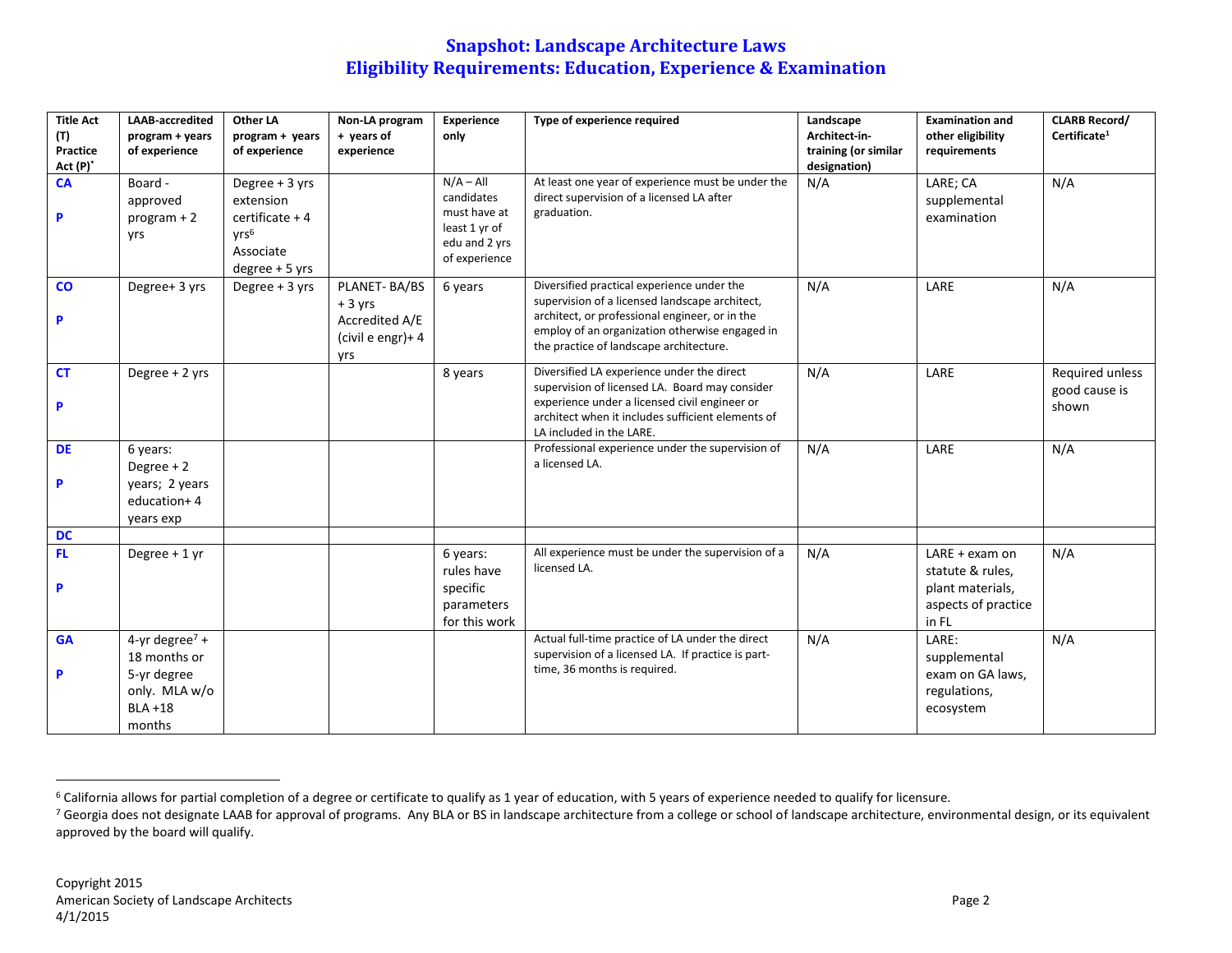| <b>Title Act</b><br>(T)<br>Practice<br>$Act(P)^*$ | <b>LAAB-accredited</b><br>program + years<br>of experience | Other LA<br>program + years<br>of experience | Non-LA program<br>+ years of<br>experience    | Experience<br>only | Type of experience required                                                                                                                                                                                                                                                                                                                                                                                                                                                                                                                                                                                                                                             | Landscape<br>Architect-in-<br>training (or similar<br>designation)                                                                                                              | <b>Examination and</b><br>other eligibility<br>requirements                                                                                                                                            | <b>CLARB Record/</b><br>Certificate <sup>1</sup>      |
|---------------------------------------------------|------------------------------------------------------------|----------------------------------------------|-----------------------------------------------|--------------------|-------------------------------------------------------------------------------------------------------------------------------------------------------------------------------------------------------------------------------------------------------------------------------------------------------------------------------------------------------------------------------------------------------------------------------------------------------------------------------------------------------------------------------------------------------------------------------------------------------------------------------------------------------------------------|---------------------------------------------------------------------------------------------------------------------------------------------------------------------------------|--------------------------------------------------------------------------------------------------------------------------------------------------------------------------------------------------------|-------------------------------------------------------|
| HI.<br>P                                          | 5 yr degree $8 +$<br>2 years<br>4 yr degree $+3$<br>years  | Degree in pre-<br>LA program $+5$<br>vrs     | Arts &<br><b>Sciences</b><br>$degree + 5$ yrs | 12 years           | Field or office training under the supervision of a<br>licensed LA. One year can be earned via teaching<br>3, 4 or 5 <sup>th</sup> year courses                                                                                                                                                                                                                                                                                                                                                                                                                                                                                                                         | N/A                                                                                                                                                                             | LARE (unless 15 yrs<br>of experience);<br>supplemental exam<br>testing HI climatic<br>conditions, native<br>plants & native<br>ecosystems, land use<br>ordinance, cultural &<br>historical conditions. | N/A                                                   |
| ID<br>P                                           | Approved <sup>9</sup><br>degree                            |                                              |                                               | 8 years            | Grade and character acceptable to the board.<br>Experience must be in subjects contained in<br>accredited landscape architecture programs. At<br>least 50% of experience must be under licensed<br>landscape architect.                                                                                                                                                                                                                                                                                                                                                                                                                                                 | Meet the eligibility<br>requirements for<br>initial licensure,<br>except passage of<br>the LARE. Must<br>work under the<br>supervision of a<br>licensed landscape<br>architect. | LARE                                                                                                                                                                                                   | Optional for<br>initial licensure<br>and reciprocity. |
| IL.<br>T.                                         | $BLA10 + 2$ yrs<br>$MLA + 1$ yr                            |                                              |                                               |                    | Experience includes (but is not limited to)<br>performing the duties of a LA in a professional<br>office or government agency under the direct<br>supervision of a licensed landscape architect,<br>professional engineer or licensed architect.<br>Experience outside of IL must be under the direct<br>supervision of a licensed landscape architect,<br>professional engineer or licensed architect who is<br>legally authorized to practice in the jurisdiction in<br>which he or she is located. Also includes teaching<br>or research in an approved program. All<br>experience must be under the supervision of a<br>landscape architect, architect or engineer. | N/A                                                                                                                                                                             | LARE                                                                                                                                                                                                   | Optional for<br>initial license<br>and reciprocity    |

<sup>8</sup> Hawaii statutes and regulations refer to programs "approved by the board," but do not reference LAAB.

<sup>&</sup>lt;sup>9</sup> Idaho regulations specify that "approved" programs include those accredited by LAAB and any others deemed approved by the board.

<sup>&</sup>lt;sup>10</sup> Illinois regulations set up standards for the board to approve landscape architecture programs. All programs accredited by the LAAB as of 1/1/98 are deemed approved.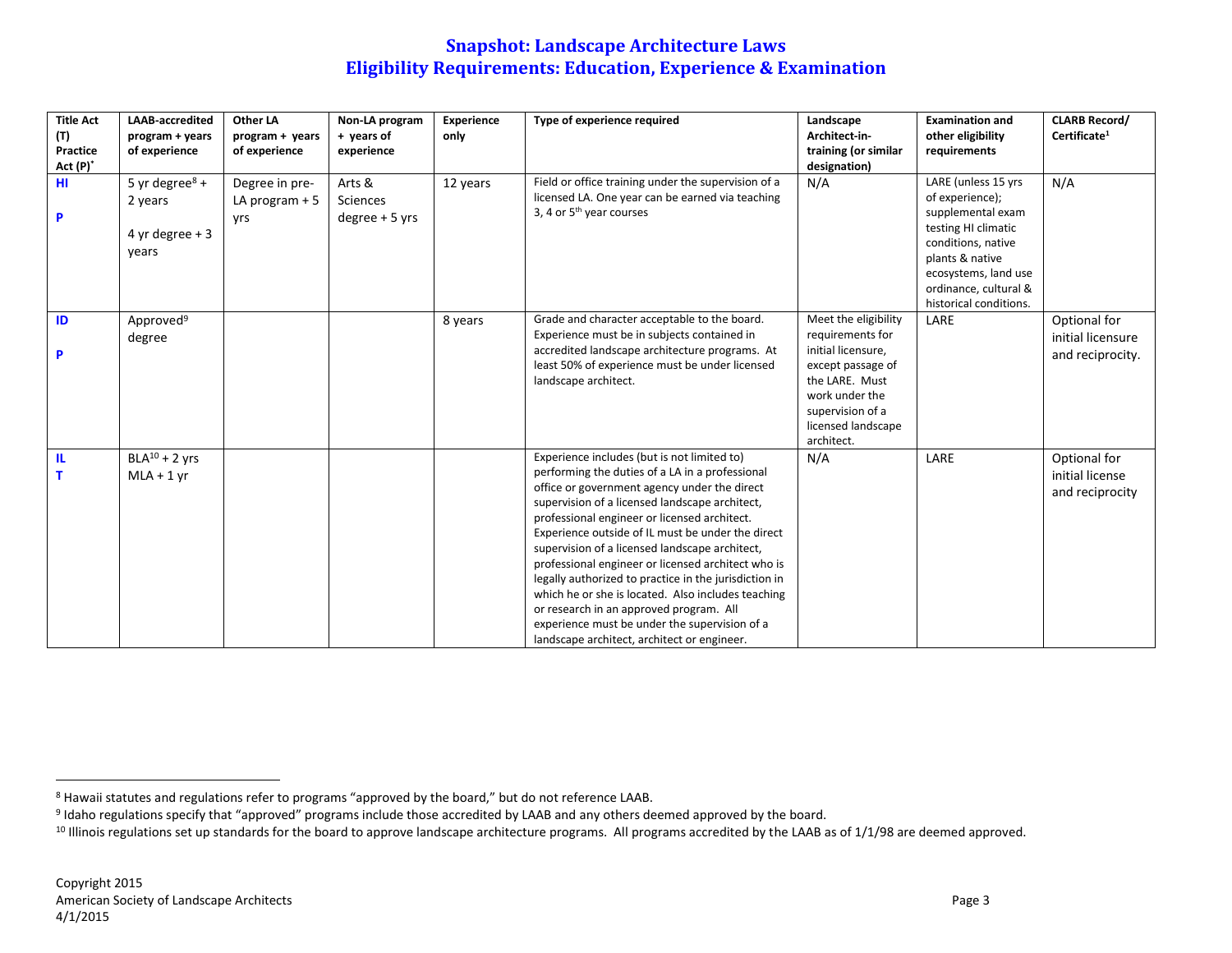| <b>Title Act</b><br>(T)<br>Practice<br>Act (P)* | <b>LAAB-accredited</b><br>program + years<br>of experience           | Other LA<br>program + years<br>of experience | Non-LA program<br>+ years of<br>experience | Experience<br>only                                                               | Type of experience required                                                                                                                                                                                                                                                                                                                                                                                                                                                                 | Landscape<br>Architect-in-<br>training (or similar<br>designation)                                                                                               | <b>Examination and</b><br>other eligibility<br>requirements | <b>CLARB Record/</b><br>Certificate <sup>1</sup>                        |
|-------------------------------------------------|----------------------------------------------------------------------|----------------------------------------------|--------------------------------------------|----------------------------------------------------------------------------------|---------------------------------------------------------------------------------------------------------------------------------------------------------------------------------------------------------------------------------------------------------------------------------------------------------------------------------------------------------------------------------------------------------------------------------------------------------------------------------------------|------------------------------------------------------------------------------------------------------------------------------------------------------------------|-------------------------------------------------------------|-------------------------------------------------------------------------|
| IN<br>P                                         | Degree + 3 yrs<br>(2 yrs must<br>follow<br>graduation)               |                                              |                                            |                                                                                  | Diversified, actual, practical experience in LA<br>work. Experience includes: (1) work under the<br>direct supervision of a licensed LA; (2) teaching in<br>an accredited LA program; (3) work in an<br>architect/engineer/land surveyor's office under a<br>licensed architect, engineer, or surveyor; or (4)<br>work in a governmental office under a licensed<br>LA, architect, engineer, architect, land surveyor or<br>certified planner. Teaching can only qualify for 2<br>of 3 yrs. | N/A                                                                                                                                                              | LARE                                                        | Optional for<br>reciprocity. Fees<br>much higher<br>w/o CLARB<br>record |
| IA<br>P                                         | $4$ -yr-degree <sup>11</sup> +<br>3 yrs<br>$5-yr$ -degree + 2<br>yrs | $4-yr$ -degree + 4<br>yrs                    | $4$ -yr-degree + 4<br>yrs                  | 10 years                                                                         | At least 1 yr must be under a licensed landscape<br>architect. One year is defined as at least 2,080<br>hours.                                                                                                                                                                                                                                                                                                                                                                              | Defined as an<br>individual with LA<br>degree who is<br>employed under<br>the supervision<br>of a licensed LA<br>and intends to<br>actively pursue<br>licensure. | LARE                                                        | Optional for<br>reciprocity                                             |
| <b>KS</b><br>P                                  | $4-yr-degree12 +$<br>4 yrs<br>$5-yr$ -degree + 3<br>yrs              |                                              |                                            |                                                                                  | Satisfactory experience in LA work: (1) within the<br>definition of LA practice; and (2) be supervised &<br>verified by a licensed LA, architect or engineer.                                                                                                                                                                                                                                                                                                                               | N/A                                                                                                                                                              | LARE                                                        | Record required<br>for initial<br>licensure and<br>reciprocity          |
| <b>KY</b><br>P                                  | Degree <sup>13</sup> + 2<br>yrs                                      |                                              |                                            |                                                                                  | At least two years of experience related to the<br>practice of professional landscape architecture<br>under the supervision of a licensed landscape<br>architect, engineer, or architect, within five years<br>prior to submitting the application for licensure.                                                                                                                                                                                                                           | N/A                                                                                                                                                              | LARE                                                        | N/A                                                                     |
| LA<br>P                                         | Degree <sup>14</sup> + 1 yr                                          |                                              | Degree <sup>15</sup> + 4<br>yrs            | $6$ years $-$<br>provide<br>proof of<br>work in<br>certain<br>area <sup>16</sup> | Practical LA experience under direct supervision<br>of LA, landscape horticulturalist, or design<br>professional in related profession                                                                                                                                                                                                                                                                                                                                                      | N/A                                                                                                                                                              | LARE;<br>supplemental<br>exam                               | N/A                                                                     |

<sup>11</sup> Iowa statute requires "graduation from a…university offering an accredited…curriculum in landscape architecture," but does not reference the LAAB.

<sup>12</sup> Kansas statute references LAAB for accreditation, but also authorizes the board to approve other programs.

<sup>13</sup> Kentucky statute requires a degree from an accredited landscape architecture curriculum, but does not reference the LAAB.

<sup>14</sup> Louisiana regulations refer to "degree in landscape architecture," but do not reference the LAAB.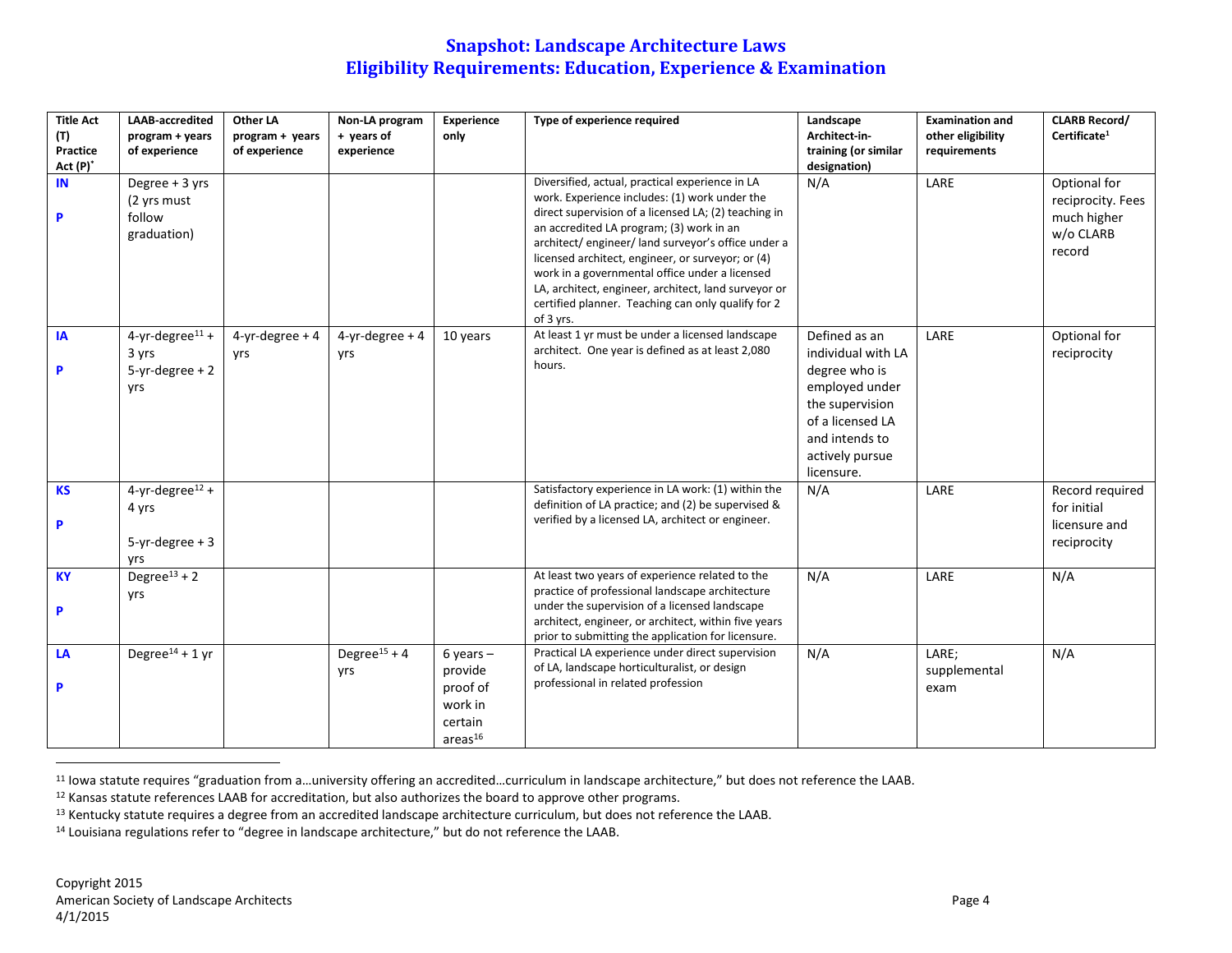| <b>Title Act</b> | LAAB-accredited          | Other LA        | Non-LA program   | <b>Experience</b> | Type of experience required                                            | Landscape            | <b>Examination and</b> | <b>CLARB Record/</b>     |
|------------------|--------------------------|-----------------|------------------|-------------------|------------------------------------------------------------------------|----------------------|------------------------|--------------------------|
| (T)              | program + years          | program + years | + years of       | only              |                                                                        | Architect-in-        | other eligibility      | Certificate <sup>1</sup> |
| Practice         | of experience            | of experience   | experience       |                   |                                                                        | training (or similar | requirements           |                          |
| $Act(P)^*$       |                          |                 |                  |                   |                                                                        | designation)         |                        |                          |
| <b>ME</b>        | Degree + 2 yrs           | Degree + 3 yrs  | A/E Graduate     | 12 years          | Diversified experience means documented                                | N/A                  | LARE; interview        | Certificate              |
|                  | diversified exp          | diversified exp | Degree $+3$ yrs  |                   | involvement in site analysis, site programming,                        |                      | required               | optional for             |
| т                |                          |                 | diversified exp  |                   | design, construction documentation, code                               |                      |                        | reciprocity              |
|                  | Degree+ 5 yrs            | Degree $+1$ yr  | A/E Graduate     |                   | research, cost estimation and field observation                        |                      |                        |                          |
|                  | as principal             | diversified exp | Degree+ 1 yr     |                   | across a range of project scales, project types and                    |                      |                        |                          |
|                  |                          |                 |                  |                   | project settings. Qualifying experience includes:                      |                      |                        |                          |
|                  |                          | $+5$ yrs as     | diversified exp  |                   | (1) diversified experience in LA lawfully practicing                   |                      |                        |                          |
|                  |                          | principal       | $+5$ yrs as      |                   | as a principal; (2) diversified exp in LA under                        |                      |                        |                          |
|                  |                          |                 | principal        |                   | direct supervision of a licensed LA; (3) diversified                   |                      |                        |                          |
|                  |                          |                 | Other Degree     |                   | exp directly related to LA under the direct                            |                      |                        |                          |
|                  |                          |                 | $+5$ yrs         |                   | supervision of a civil engineer, licensed architect,                   |                      |                        |                          |
|                  |                          |                 | diversified exp  |                   | or credentialed planner; (4) 50% of the applicant's                    |                      |                        |                          |
|                  |                          |                 | Other degree +   |                   | teaching in a LAAB-accredited program; (5) 50% of                      |                      |                        |                          |
|                  |                          |                 | 3 yrs            |                   | the applicant's exp in LA directly related to onsite                   |                      |                        |                          |
|                  |                          |                 | diversified exp  |                   | construction, maintenance or installation                              |                      |                        |                          |
|                  |                          |                 | $+5$ yrs as      |                   | procedures; or (6) 50% of the applicants non-                          |                      |                        |                          |
|                  |                          |                 |                  |                   | diversified exp in LA under the direct supervision                     |                      |                        |                          |
|                  |                          |                 | principal        |                   | of a LA, civil engineer, architect or urban or                         |                      |                        |                          |
|                  |                          |                 |                  |                   | regional planner. Each pathway has its own                             |                      |                        |                          |
|                  |                          |                 |                  |                   | minimum for exp gained under the supervision of                        |                      |                        |                          |
|                  |                          |                 |                  |                   | a licensed LA.                                                         |                      |                        |                          |
| <b>MD</b>        | Degree + 2 yrs           |                 | Design-related   | 8 years           | All experience must be obtained under the                              | N/A                  | LARE                   | N/A                      |
|                  |                          |                 | $degree + 4$ yrs |                   | responsible charge of a licensed LA or other<br>authorized individual. |                      |                        |                          |
| P                |                          |                 | Other degree +   |                   |                                                                        |                      |                        |                          |
|                  |                          |                 | 6 yrs            |                   |                                                                        |                      |                        |                          |
| <b>MA</b>        | Degree <sup>17</sup> + 2 |                 |                  | 6 years           | Board policy outlines the definition of diversified                    | N/A                  | LARE                   | N/A                      |
|                  | yrs                      |                 |                  |                   | experience. Two years of experience must be                            |                      |                        |                          |
| т                |                          |                 |                  |                   | obtained under a licensed LA with at least 10                          |                      |                        |                          |
|                  |                          |                 |                  |                   | years as a licensee. Any additional experience                         |                      |                        |                          |
|                  |                          |                 |                  |                   | many be obtained under the supervision of a                            |                      |                        |                          |
|                  |                          |                 |                  |                   | licensed architect, engineer, land surveyor,                           |                      |                        |                          |
|                  |                          |                 |                  |                   | certified planner, or related government agency.                       |                      |                        |                          |
| MI               | $BLA + 3$ yrs            |                 |                  | 7 years           | Documented via at least 5 references, at least 3                       | N/A                  | LARE                   | N/A                      |
|                  |                          |                 |                  |                   | from licensees who can indicate a knowledge of                         |                      |                        |                          |
| P                | $MLA + 2$ yrs            |                 |                  |                   | the applicant's professional expertise.                                |                      |                        |                          |

<sup>15</sup> Degree in horticulture/plant science, architecture, civil engineering, environmental design or urban design.

<sup>16</sup> Work examples in three of the following areas: site design; staking or layout plan; grading plan; irrigation plan; construction details; planting plan with a plant list; or specifications.

<sup>17</sup> Massachusetts statute and regulations refer to "approved" programs, but do not reference the LAAB.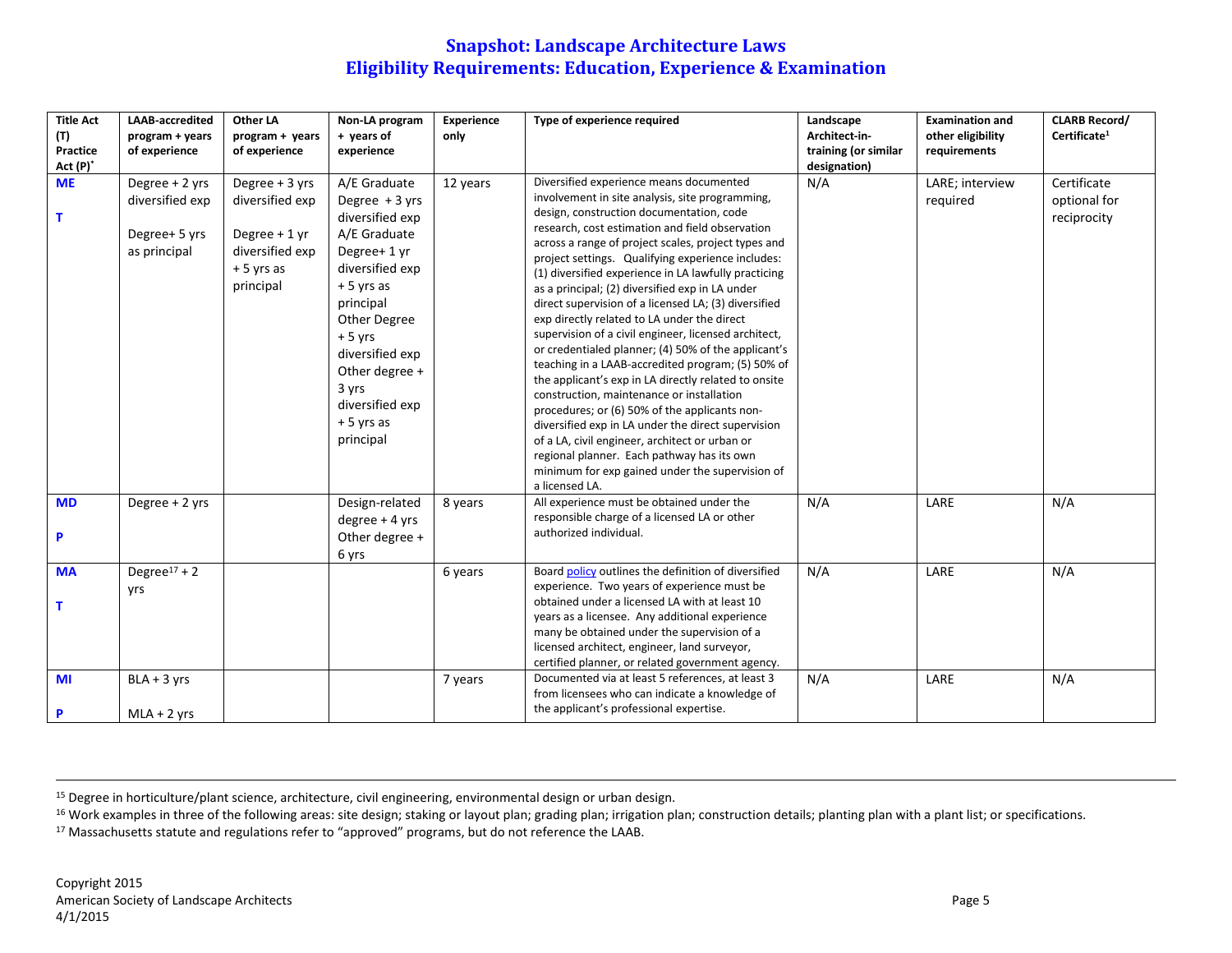| <b>Title Act</b><br>(T)<br>Practice<br>Act (P)* | <b>LAAB-accredited</b><br>program + years<br>of experience                                          | Other LA<br>program + years<br>of experience | Non-LA program<br>+ years of<br>experience  | <b>Experience</b><br>only | Type of experience required                                                                                                                                                                                                                                                                                                                                                                                                                                                                                                                                                                                                                                                                   | Landscape<br>Architect-in-<br>training (or similar<br>designation) | <b>Examination and</b><br>other eligibility<br>requirements | <b>CLARB Record/</b><br>Certificate <sup>1</sup>                                  |
|-------------------------------------------------|-----------------------------------------------------------------------------------------------------|----------------------------------------------|---------------------------------------------|---------------------------|-----------------------------------------------------------------------------------------------------------------------------------------------------------------------------------------------------------------------------------------------------------------------------------------------------------------------------------------------------------------------------------------------------------------------------------------------------------------------------------------------------------------------------------------------------------------------------------------------------------------------------------------------------------------------------------------------|--------------------------------------------------------------------|-------------------------------------------------------------|-----------------------------------------------------------------------------------|
| <b>MN</b><br>P                                  | $4yr BLA + 4 yrs$<br>5yr BLA + 3 yrs<br>MLA/PHD<br>(with related<br>bachelor's<br>$degree) + 3 vrs$ |                                              |                                             |                           | Varied, progressive, non-repetitive, practical<br>experience at LA work, developing the ability to<br>apply the theoretical knowledge gained during<br>academic training in making sound judgments in<br>solving LA problems. Experience shall include LA<br>elements of programming, site and environmental<br>analysis, code research, design development<br>documents, construction documents,<br>specifications, document checking, bidding and<br>contract negotiation, construction phase including<br>office and construction phase, on-site<br>observation, project management and client<br>contact, office management, and research other<br>than code or project-related research. | N/A                                                                | LARE                                                        | Record required<br>for initial<br>licensure and<br>reciprocity                    |
| <b>MS</b><br>P                                  | Degree <sup>18</sup>                                                                                |                                              |                                             | 7 years                   | Meets CLARB standards                                                                                                                                                                                                                                                                                                                                                                                                                                                                                                                                                                                                                                                                         | N/A                                                                | LARE                                                        | Requires<br>certificate or<br>other proof of<br>eligibility                       |
| <b>MO</b><br>P                                  | Degree $+3$ yrs                                                                                     |                                              |                                             |                           | Satisfactory training and experience in the<br>practice of landscape architecture.                                                                                                                                                                                                                                                                                                                                                                                                                                                                                                                                                                                                            | N/A                                                                | LARE                                                        | N/A                                                                               |
| <b>MT</b><br>P                                  | Degree + 2 yrs                                                                                      | Degree + 3 yrs                               | Degree + 4 yrs<br>Assoc. Degree<br>$+6$ yrs | 8 years                   | Experience must be gained under the direct<br>supervision of a licensed design professional, with<br>2/3 of the experience under the direct supervision<br>of a licensed LA. The remainder can be earned<br>under the supervision of a licensed civil engineer,<br>licensed architect, or certified planner. Practical<br>experience is defined as a diversity of experience<br>directly related to landscape architecture.                                                                                                                                                                                                                                                                   | N/A                                                                | LARE                                                        | Optional for<br>initial licensure<br>and reciprocity                              |
| <b>NE</b><br>P                                  | Degree <sup>19</sup> + 4<br>yrs                                                                     |                                              |                                             | 8 years                   | Satisfactory practical experience in landscape<br>architecture satisfactory to the board. Full-time<br>permanent employment in LA under the direction<br>& supervision of a licensed LA or under a special<br>supervisory program of at least one year,<br>monitored by a licensed LA approved by the<br>board.                                                                                                                                                                                                                                                                                                                                                                               | N/A                                                                | LARE                                                        | required for<br>initial licensure<br>(record) and<br>reciprocity<br>(certificate) |

<sup>&</sup>lt;sup>18</sup> Mississippi statute requires degree in "landscape architecture from a college or university having a minimum four-year curriculum in landscape architecture approved by the board." Rules specify a CLARB-recognized body or CLARB-recognized educational evaluation authority.

<sup>&</sup>lt;sup>19</sup> Nebraska statute requires graduation from an college satisfactory to the board. Regulations specify that an "approved school" means a "school of landscape architecture or school of related studies approved by the board," but does not reference the LAAB.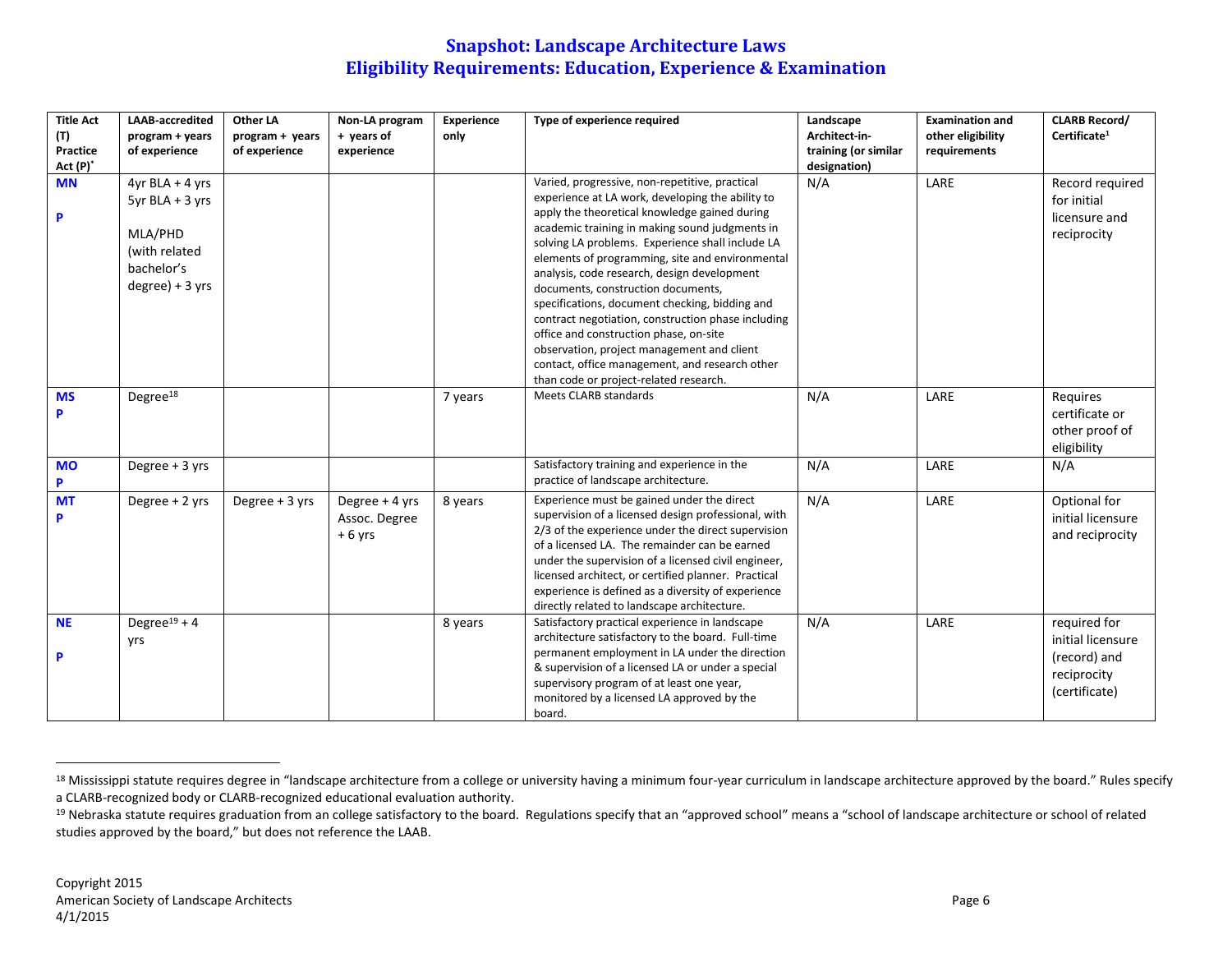| <b>Title Act</b> | <b>LAAB-accredited</b>   | Other LA        | Non-LA program  | <b>Experience</b> | Type of experience required                                                                    | Landscape                               | <b>Examination and</b> | <b>CLARB Record/</b>     |
|------------------|--------------------------|-----------------|-----------------|-------------------|------------------------------------------------------------------------------------------------|-----------------------------------------|------------------------|--------------------------|
| (T)              | program + years          | program + years | + years of      | only              |                                                                                                | Architect-in-                           | other eligibility      | Certificate <sup>1</sup> |
| Practice         | of experience            | of experience   | experience      |                   |                                                                                                | training (or similar                    | requirements           |                          |
| Act (P)*         |                          |                 |                 |                   |                                                                                                | designation)                            |                        |                          |
| <b>NV</b>        | Degree + 2 yrs           | Associate       | Degree in       | 6 years           | Full-time employment in the field of LA under the                                              | (Landscape                              | LARE; NV exam          | Optional for             |
|                  |                          | degree in LA +  | related field + |                   | professional counsel, guidance & instruction of a                                              | architect Intern)                       |                        | initial licensure        |
| P                |                          | 4 yrs           | 4 yrs           |                   | licensed LA who critically examines, evaluates &                                               | Graduate from a                         |                        | and reciprocity          |
|                  |                          |                 |                 |                   | monitors the applicant's work product for quality                                              | school approved by                      |                        |                          |
|                  |                          |                 | Degree in A/E   |                   | & compliance with all applicable laws, codes,                                                  | the board or have                       |                        |                          |
|                  |                          |                 | $+3$ yrs        |                   | ordinances, & regulations.                                                                     | completed at least                      |                        |                          |
|                  |                          |                 |                 |                   |                                                                                                | four years of work<br>experience in the |                        |                          |
|                  |                          |                 |                 |                   |                                                                                                | practice of LA.                         |                        |                          |
|                  |                          |                 |                 |                   |                                                                                                | Intern may engage                       |                        |                          |
|                  |                          |                 |                 |                   |                                                                                                | in the practice of                      |                        |                          |
|                  |                          |                 |                 |                   |                                                                                                | landscape                               |                        |                          |
|                  |                          |                 |                 |                   |                                                                                                | architecture only                       |                        |                          |
|                  |                          |                 |                 |                   |                                                                                                | under the direct                        |                        |                          |
|                  |                          |                 |                 |                   |                                                                                                | supervision of a                        |                        |                          |
|                  |                          |                 |                 |                   |                                                                                                | licensee.                               |                        |                          |
| <b>NH</b>        | Degree $+3$ yrs          | Degree + 5 yrs  | Degree in       |                   | Three years of experience must be obtained                                                     | N/A                                     | LARE                   | Optional for             |
|                  |                          |                 | related field + |                   | under the direct supervision of a licensed LA.                                                 |                                         |                        | reciprocity              |
| P                |                          |                 | 5 yrs           |                   | Teaching qualifies as LA experience. Work as a<br>contractor, defined as the execution of work |                                         |                        |                          |
|                  |                          |                 |                 |                   | designed by a LA or the supervision of the                                                     |                                         |                        |                          |
|                  |                          |                 |                 |                   | construction of such work as a                                                                 |                                         |                        |                          |
|                  |                          |                 |                 |                   | foreman/superintendent is not deemed LA                                                        |                                         |                        |                          |
|                  |                          |                 |                 |                   | experience. Experience shall be of a grade &                                                   |                                         |                        |                          |
|                  |                          |                 |                 |                   | character that indicates to the board that the                                                 |                                         |                        |                          |
|                  |                          |                 |                 |                   | applicant is competent to practice as a LA.                                                    |                                         |                        |                          |
| <b>NJ</b>        | Degree <sup>20</sup> + 4 |                 |                 |                   | At least two years' (full-time) experience must be                                             | N/A                                     | LARE (must             | Optional for             |
|                  | yrs                      |                 |                 |                   | under supervision of licensed landscape architect,                                             |                                         | complete in 5          | reciprocity              |
| P                |                          |                 |                 |                   | architect, professional planner, or professional                                               |                                         | years); NJ exam        |                          |
|                  |                          |                 |                 |                   | engineer.<br>Experience that demonstrates an essential                                         | Meet the                                |                        |                          |
| <b>NM</b>        | $BLA + 2$ yrs            | $BLA + 4$ yrs   | Related degree  | 10 years          | understanding of the practice of LA. At least one                                              | educational                             | LARE                   | Record required          |
|                  |                          |                 | $+4$ yrs        | combination       | year of experience must be under the supervision                                               | requirements for                        |                        | for initial              |
| <b>P</b>         | $MLA + 2$ yrs            | $MLA + 4$ yrs   |                 | edu/exp           | of a licensed LA.                                                                              | initial licensure and                   |                        | licensure;;              |
|                  |                          |                 |                 |                   |                                                                                                | pass 2 sections of                      |                        | optional for             |
|                  |                          |                 |                 |                   |                                                                                                | the LARE.                               |                        | reciprocity              |

<sup>&</sup>lt;sup>20</sup> New Jersey authorizes the board to approve programs.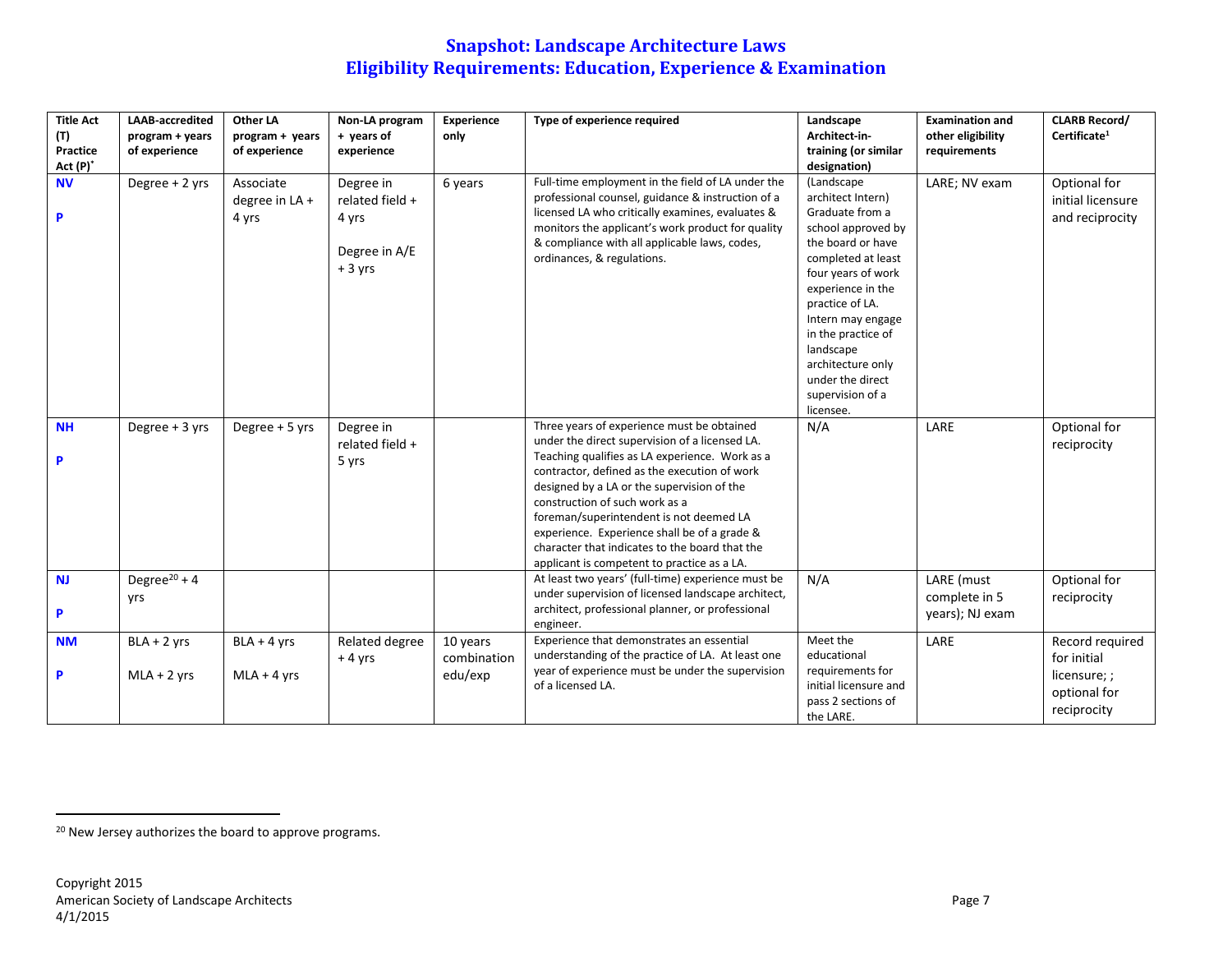| <b>Title Act</b><br>(T)<br>Practice<br>Act (P)* | <b>LAAB-accredited</b><br>program + years<br>of experience                                                       | Other LA<br>program + years<br>of experience                          | Non-LA program<br>+ years of<br>experience                                                       | <b>Experience</b><br>only          | Type of experience required                                                                                                                                                                                                                                                                                                                                                                                                                                                                                                                                                                                          | Landscape<br>Architect-in-<br>training (or similar<br>designation) | <b>Examination and</b><br>other eligibility<br>requirements | <b>CLARB Record/</b><br>Certificate <sup>1</sup>                                  |
|-------------------------------------------------|------------------------------------------------------------------------------------------------------------------|-----------------------------------------------------------------------|--------------------------------------------------------------------------------------------------|------------------------------------|----------------------------------------------------------------------------------------------------------------------------------------------------------------------------------------------------------------------------------------------------------------------------------------------------------------------------------------------------------------------------------------------------------------------------------------------------------------------------------------------------------------------------------------------------------------------------------------------------------------------|--------------------------------------------------------------------|-------------------------------------------------------------|-----------------------------------------------------------------------------------|
| <b>NY</b><br>P                                  | 4-yr BLA/MLA<br>$+4$ yrs<br>5-yr BLA/MLA<br>$+3$ yrs<br>4-yr BLA + MLA<br>$+3$ yrs<br>5-yr BLA + MLA<br>$+2$ yrs | Degree + 5 yrs<br>2-yr LA<br>technical<br>$program + 8$<br><b>vrs</b> | A/E accredited<br>$degree + 6$ yrs<br>Associates<br>$degree + 10$ yrs<br>Other degree +<br>8 yrs | 12 years<br>combination<br>edu/exp | Full-time diversified general practice in LA of a<br>scope & nature satisfactory to the board. At least<br>2 yrs must be directly under supervision of a<br>licensed LA. Experience also includes: (1)<br>employment in a LA capacity under direction of a<br>licensed architect or engineer, if work is LA<br>practice (max 2 yrs); 92) teaching in an accredited<br>LA program (half credit; max 2 yrs); and (3)<br>employment by planning firms, government<br>agencies, design build, landscape contractors, and<br>general contractors in work directly related to LA<br>construction (half credit; max 2 yrs). | N/A                                                                | LARE                                                        | N/A                                                                               |
| <b>NC</b><br>P                                  | Degree + 4 yrs<br>(8,000 hours)                                                                                  | 10 yrs<br>combination<br>edu/exp                                      | 10 yrs<br>combination<br>edu/exp                                                                 | 10 yrs<br>combination<br>edu/exp   | Full credit is given in the office of an LA in<br>responsible charge after receiving a degree in LA<br>or related field. Applicant may petition board to<br>receive credit for other experience directly<br>related to LA. Experience must be directly<br>related to landscape architecture and under<br>direct supervision of a licensed LA. Part-time<br>work will be given partial credit.                                                                                                                                                                                                                        | N/A                                                                | LARE                                                        | Optional for<br>reciprocity                                                       |
| ND <sup>21</sup><br>P                           | Degree $+3$ yrs                                                                                                  | Degree $+1$ yr<br>in LAAB<br>$program + 3$<br><b>vrs</b>              | $A/E$ degree + 4<br>yrs<br>Any degree $+6$<br>yrs                                                | 8 yrs                              | Diversified experience directly related to LA under<br>direct supervision of a licensed LA. May<br>substitute up to 2 yrs: (1) diversified exp in LA<br>acting as a principal; (2) exp related to LA under<br>supervision of a licensed architect, engineer or<br>certified planner. May substitute up to 1 yr (half<br>credit): (1) teaching in accredited program; (2) on-<br>site construction, maintenance, installation; (3)<br>non-diversified exp in LA under direct supervision<br>of licensed LA, architect, engineer or certified<br>planner.                                                              | N/A                                                                | LARE                                                        | Required for<br>initial licensure<br>(record) and<br>reciprocity<br>(certificate) |
| <b>OH</b><br>P                                  | Degree + 3 yrs<br>(or board-<br>approved<br>internship<br>program)                                               |                                                                       |                                                                                                  |                                    | Practical experience under the direct supervision<br>of a LA, or equivalent experience, as determined<br>by the board. At least 1 yr of experience must be<br>completed after completion of the educational<br>requirements                                                                                                                                                                                                                                                                                                                                                                                          | N/A                                                                | LARE                                                        | Certificate<br>required for<br>initial licensure<br>and reciprocity               |

<sup>&</sup>lt;sup>21</sup> CLARB standards of eligibility are deemed as the eligibility requirements for licensee.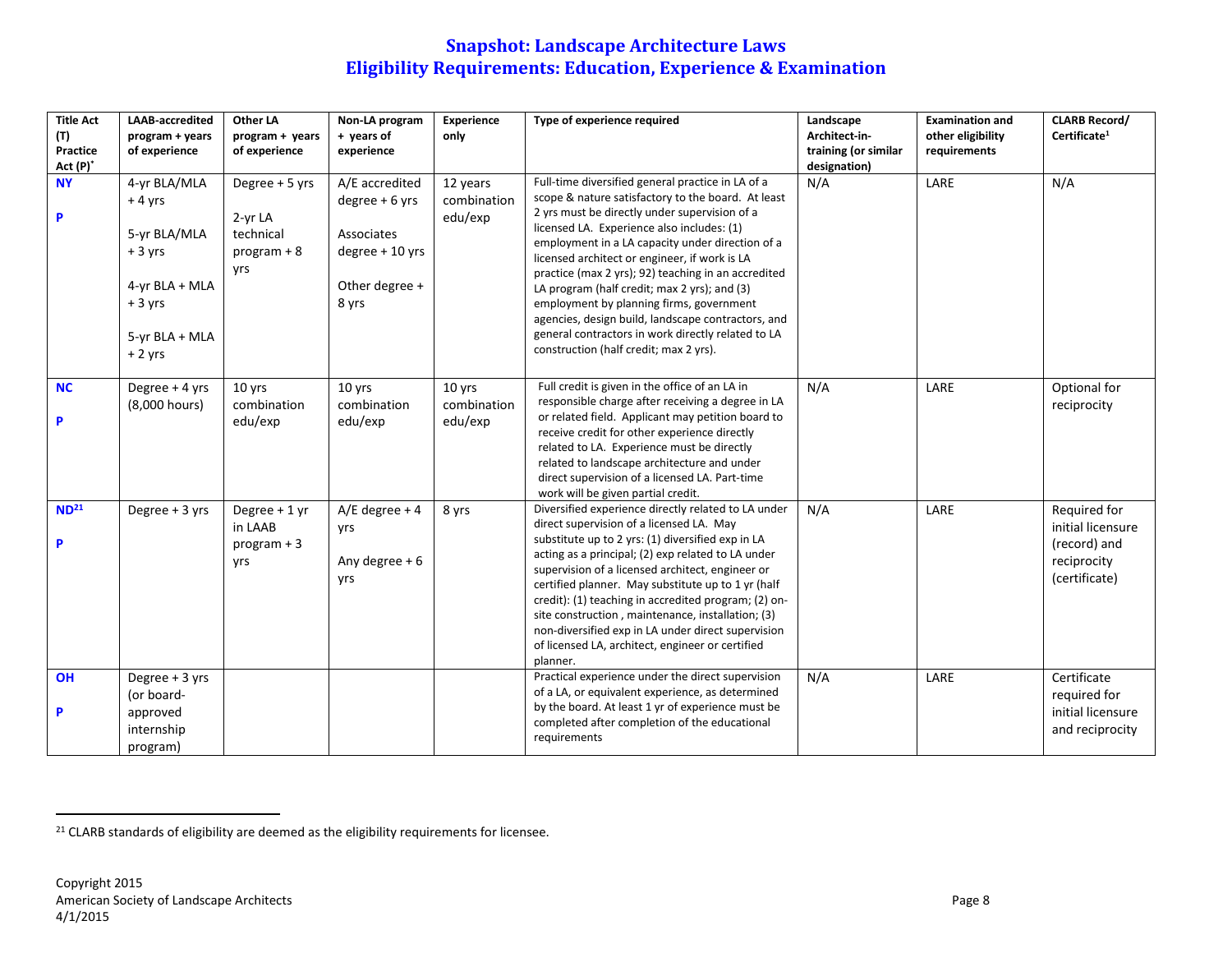| <b>Title Act</b><br>(T)<br>Practice<br>Act (P)* | <b>LAAB-accredited</b><br>program + years<br>of experience           | Other LA<br>program + years<br>of experience | Non-LA program<br>+ years of<br>experience | Experience<br>only    | Type of experience required                                                                                                                                                                                                                                                                                                                                                | Landscape<br>Architect-in-<br>training (or similar<br>designation)                                                                                                     | <b>Examination and</b><br>other eligibility<br>requirements                                           | <b>CLARB Record/</b><br>Certificate <sup>1</sup>                    |
|-------------------------------------------------|----------------------------------------------------------------------|----------------------------------------------|--------------------------------------------|-----------------------|----------------------------------------------------------------------------------------------------------------------------------------------------------------------------------------------------------------------------------------------------------------------------------------------------------------------------------------------------------------------------|------------------------------------------------------------------------------------------------------------------------------------------------------------------------|-------------------------------------------------------------------------------------------------------|---------------------------------------------------------------------|
| OK <sup>22</sup><br>P                           | Degree + 3 yrs                                                       | Degree + 4<br>years                          | Degree $+6$<br>years                       |                       | Diversified LA experience under the direct<br>supervision and responsible control of a licensed<br>LA. Up to 2 years can be earned for work under<br>the responsible control of an architect, engineer,<br>or credentialed planner. Up to one year can be<br>earned (at partial credit) for on site construction,<br>maintenance or installation operations<br>experience. | N/A                                                                                                                                                                    | LARE (must<br>complete within 5<br>years); OK plant<br>material exam; OK<br>law & regulations<br>exam | Optional for<br>reciprocity                                         |
| OR<br>P                                         | Degree + 3 yrs                                                       | Degree + 4 yrs                               | $A/E$ degree + 4<br>yrs                    | 11 years              | Experience under the direct supervision of a<br>licensed design professional. One year must be<br>under a licensed landscape architect. Up to 2<br>years of experience may be satisfied under the<br>supervision of a licensed architect or engineer.                                                                                                                      | Applicants who<br>have successfully<br>completed two or<br>more sections of<br>the LARE must<br>register with the<br>board as a<br>landscape architect<br>in training. | LARE; oral exam or<br>interview                                                                       | Optional for<br>initial licensure<br>and reciprocity                |
| <b>PA</b><br>P                                  | Degree + 2 yrs<br>Graduate work<br>can substitute<br>for 1 yr of exp |                                              |                                            | 8 years <sup>23</sup> | Experience under the supervision of a design<br>professional. If not an LA, the applicant must<br>have work product reviewed by a licensed LA<br>every 6 months for 2 consecutive years.                                                                                                                                                                                   | N/A                                                                                                                                                                    | LARE                                                                                                  | Optional for<br>initial licensure<br>and reciprocity                |
| R <sub>l</sub><br>P                             | Degree + 2 yrs                                                       | At discretion<br>of the board                | At discretion<br>of the board              | 6 years               |                                                                                                                                                                                                                                                                                                                                                                            | N/A                                                                                                                                                                    | LARE; RI exam                                                                                         | N/A                                                                 |
| SC<br>P                                         | Degree + 2 yrs                                                       | Graduate $+5$<br>yrs                         | Degree + 5 yrs                             |                       | Varied LA experience under the supervision of a<br>licensed LA or other qualified person or<br>experience approved by the board.                                                                                                                                                                                                                                           | N/A                                                                                                                                                                    | LARE                                                                                                  | Optional for<br>initial licensure;<br>Required for<br>reciprocity   |
| <b>SD</b><br>P                                  | 4-yr degree $+4$<br>yrs<br>$5-yr$ degree + 3<br>yrs                  |                                              |                                            |                       | Experience can be gained through full- and part-<br>time work and the board may require evidence of<br>experience (plans, specifications, etc.).<br>Experience gained prior to fulfilling the education<br>requirement is acceptable, up to 6-months credit.<br>Experience under a design professional licensed in<br>a foreign country can be evaluated by the board.     | N/A                                                                                                                                                                    | LARE; SD exam on<br>licensure laws<br>(take home)                                                     | Certificate<br>required for<br>initial licensure<br>and reciprocity |

<sup>&</sup>lt;sup>22</sup> Oklahoma has established a complicated regulatory structure for equivalencies for education and experience. See <u>Oklahoma Board of Architects, Landscape Architects and Registered Interior</u> [Designers](http://www.architects.state.ok.us/) for more information.

 $\frac{23}{2}$  Pennsylvania law allows licensure upon passage of the exam following 8 years of experience.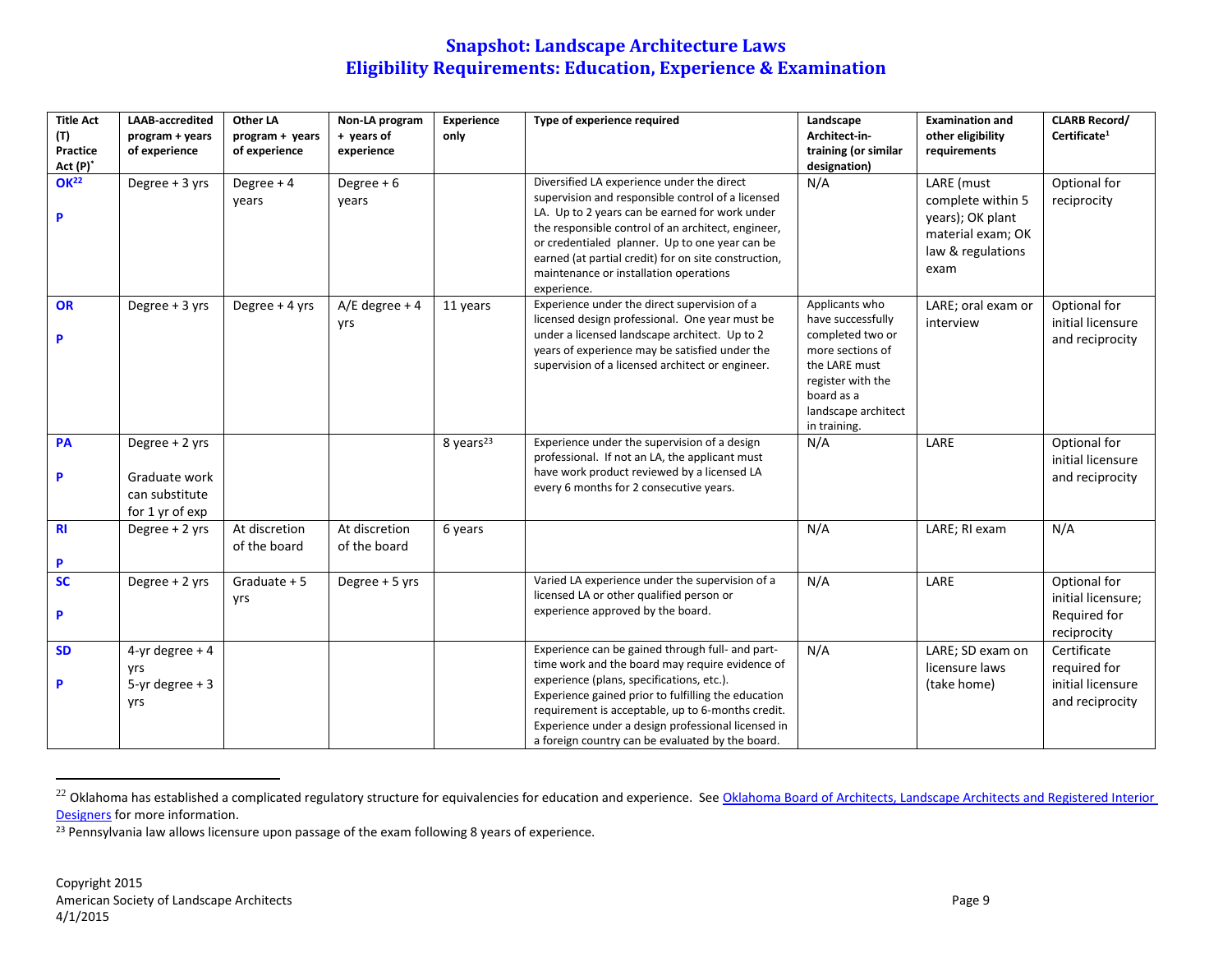| <b>Title Act</b><br>(T)<br>Practice<br>$Act(P)^*$ | <b>LAAB-accredited</b><br>program + years<br>of experience | Other LA<br>program + years<br>of experience | Non-LA program<br>+ years of<br>experience | Experience<br>only | Type of experience required                                                                                                                                                                                                                                                                                                                                                                                                                                                                                                                                  | Landscape<br>Architect-in-<br>training (or similar<br>designation)                                                                                                                               | <b>Examination and</b><br>other eligibility<br>requirements | <b>CLARB Record/</b><br>Certificate <sup>1</sup>     |
|---------------------------------------------------|------------------------------------------------------------|----------------------------------------------|--------------------------------------------|--------------------|--------------------------------------------------------------------------------------------------------------------------------------------------------------------------------------------------------------------------------------------------------------------------------------------------------------------------------------------------------------------------------------------------------------------------------------------------------------------------------------------------------------------------------------------------------------|--------------------------------------------------------------------------------------------------------------------------------------------------------------------------------------------------|-------------------------------------------------------------|------------------------------------------------------|
| <b>TN</b><br>P                                    | Degree $+3$ yrs                                            |                                              |                                            |                    | At least 2 years of the experience must be in an<br>office of a practicing licensed LA. Board may use<br>CLARB standards to determine practical<br>experience.                                                                                                                                                                                                                                                                                                                                                                                               | N/A                                                                                                                                                                                              | LARE                                                        | Certificate<br>Required for<br>reciprocity           |
| <b>TX</b>                                         | Degree <sup>24</sup> + 2<br>yrs                            |                                              |                                            |                    | Experience under the supervision of a licensed LA<br>or other approved by board.                                                                                                                                                                                                                                                                                                                                                                                                                                                                             | N/A                                                                                                                                                                                              | LARE (must<br>complete within 5<br>years)                   | Required for<br>initial licensure<br>and reciprocity |
| <b>UT</b>                                         | Degree                                                     |                                              |                                            | 8 years            | Experience under the supervision of a licensed LA.                                                                                                                                                                                                                                                                                                                                                                                                                                                                                                           | (temporary license)<br>Meet all license<br>requirements<br>except the passing<br>of an exam. Must<br>take and pass the<br>next available exam<br>or the license will<br>automatically<br>expire. | LARE                                                        | Required for<br>reciprocity                          |
| VT <sup>25</sup><br>P                             | Degree+ 3 yrs                                              |                                              |                                            | 9 years            | Diversified experience in landscape architecture<br>under the supervision of a licensed LA, architect,<br>PE, or land surveyor. 2 years must be under the<br>supervision of a licensed LA.                                                                                                                                                                                                                                                                                                                                                                   | N/A                                                                                                                                                                                              | LARE                                                        | Optional for<br>reciprocity                          |
| <b>VA</b><br>P                                    | Degree+3<br>years                                          | Degree + at<br>least 4 yrs                   | Degree + 6 yrs                             | 8 years            | Qualifying LA training & experience under the<br>direct supervision of a LA, which shall be<br>progressive in complexity & based on a<br>knowledge of natural, physical & mathematical<br>sciences, & the principles & methodology of LA.<br>At least one year of experience must be under the<br>supervision of a licensed LA (two yrs for those<br>without accredited degree). Experience under<br>supervision of an architect, PE, or land surveyor is<br>computed as 50% of the actual time and can only<br>qualify for up to 4 yrs of this requirement. | N/A                                                                                                                                                                                              | LARE (must<br>complete within 3<br>years)                   | N/A                                                  |

<sup>&</sup>lt;sup>24</sup> Degree approved if the landscape architecture program was LAAB-accredited not later than two years after the applicant's graduation.

<sup>&</sup>lt;sup>25</sup> An applicant may submit experience accrued for a period of three years in the practice of landscape architecture in order to meet the experience requirements if the experience was obtained in Vermont on or before December 31, 2011. Evidence of experience shall be reviewed and approved by the director.